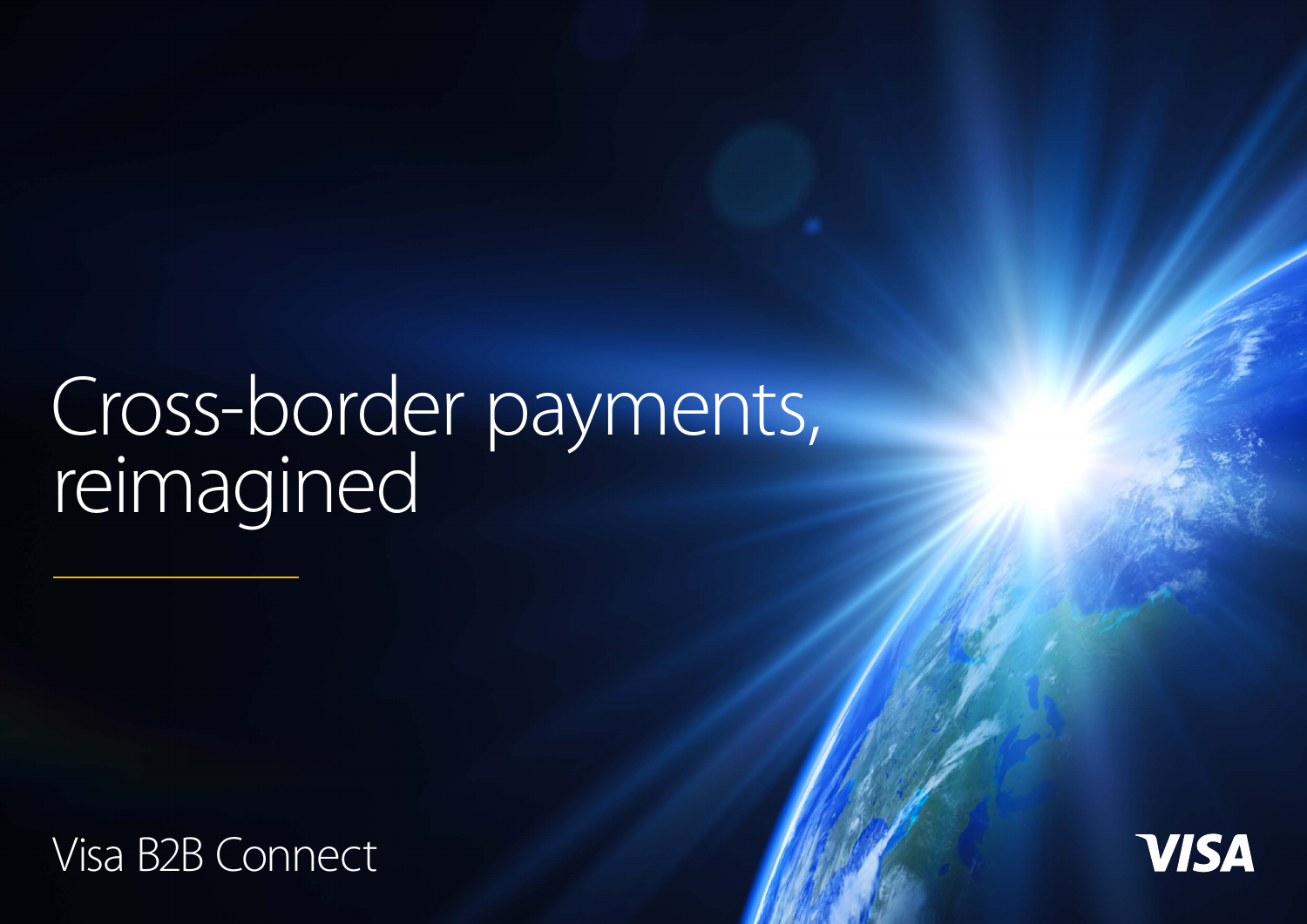## $V$  **is a B2B Connect** – **1** For the beneficiary to receive exactly the  $\frac{1}{\Delta}$  **6 E**<br>dolivering officient more delivering efficient, more transparent B2B cross-border payments

In a recent survey of what you and your clients want from cross-border payments, three priorities were highlighted…

For funds to move swiftly and accurately **2** For furids to move swifting and **2** within a predictable timescale

For end-to-end visibility of funds while **3 the transaction is taking place.** 

> Research was conducted by East & Partners on behalf of Visa Inc. in June 2019, looking at cross-border payments across 20 countries.

Both domestic US banks and top revenue corporates were interviewed by telephone to identify corporate cross-border practices, usage, needs and pain-points.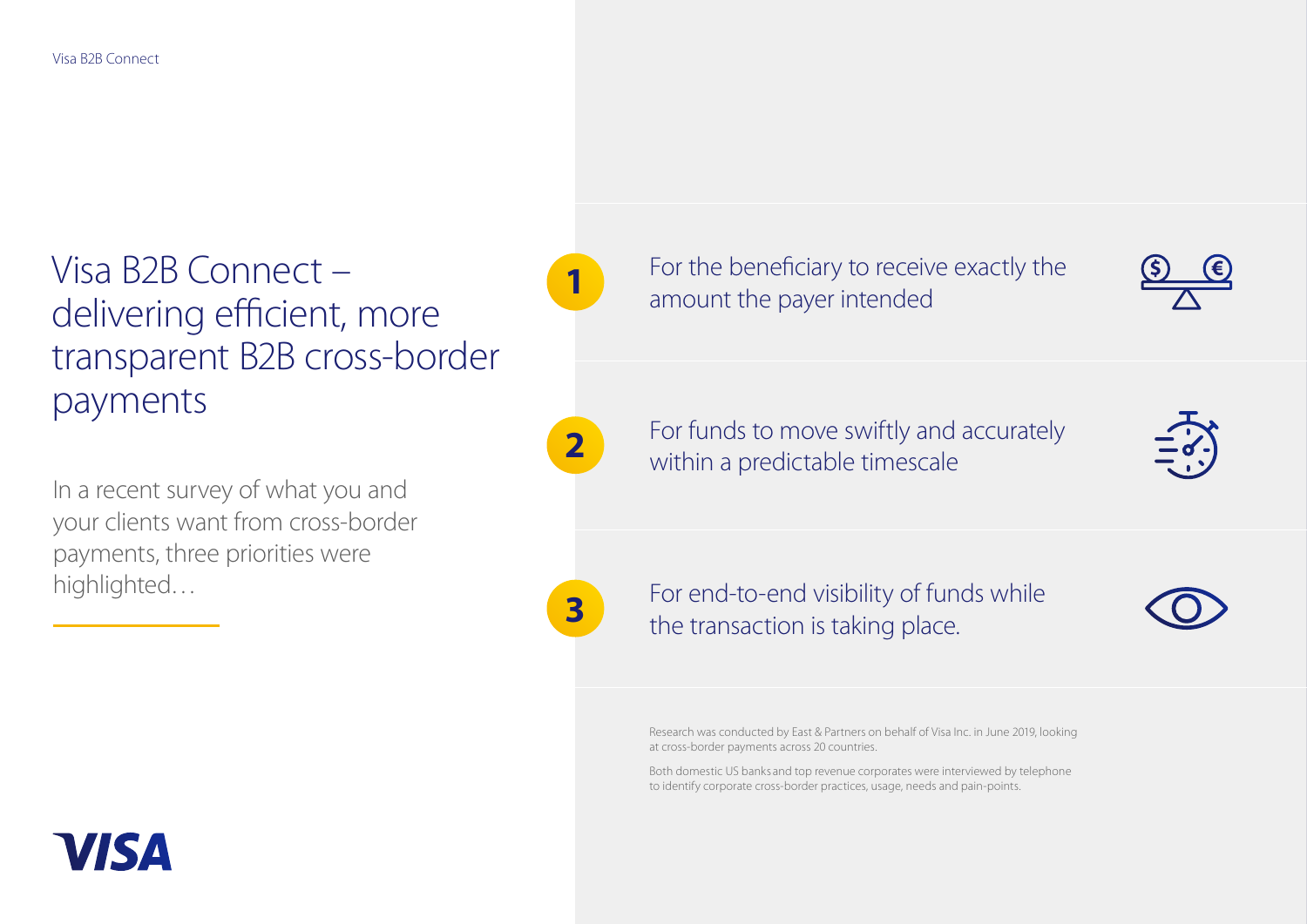With Visa B2B Connect you can deliver on all these priorities and maximize your value to corporate clients.

Visa B2B Connect leverages Visa's reputation and expertise to deliver an innovative multilateral network for B2B crossborder payments.

Visa B2B Connect is a single-connection network which integrates with your existing systems. This network is made up of known participants, providing enhanced security, optimized liquidity and the ability to rationalize correspondent relationships. Transactions to banks outside the network are also available.

**VISA** 

T

W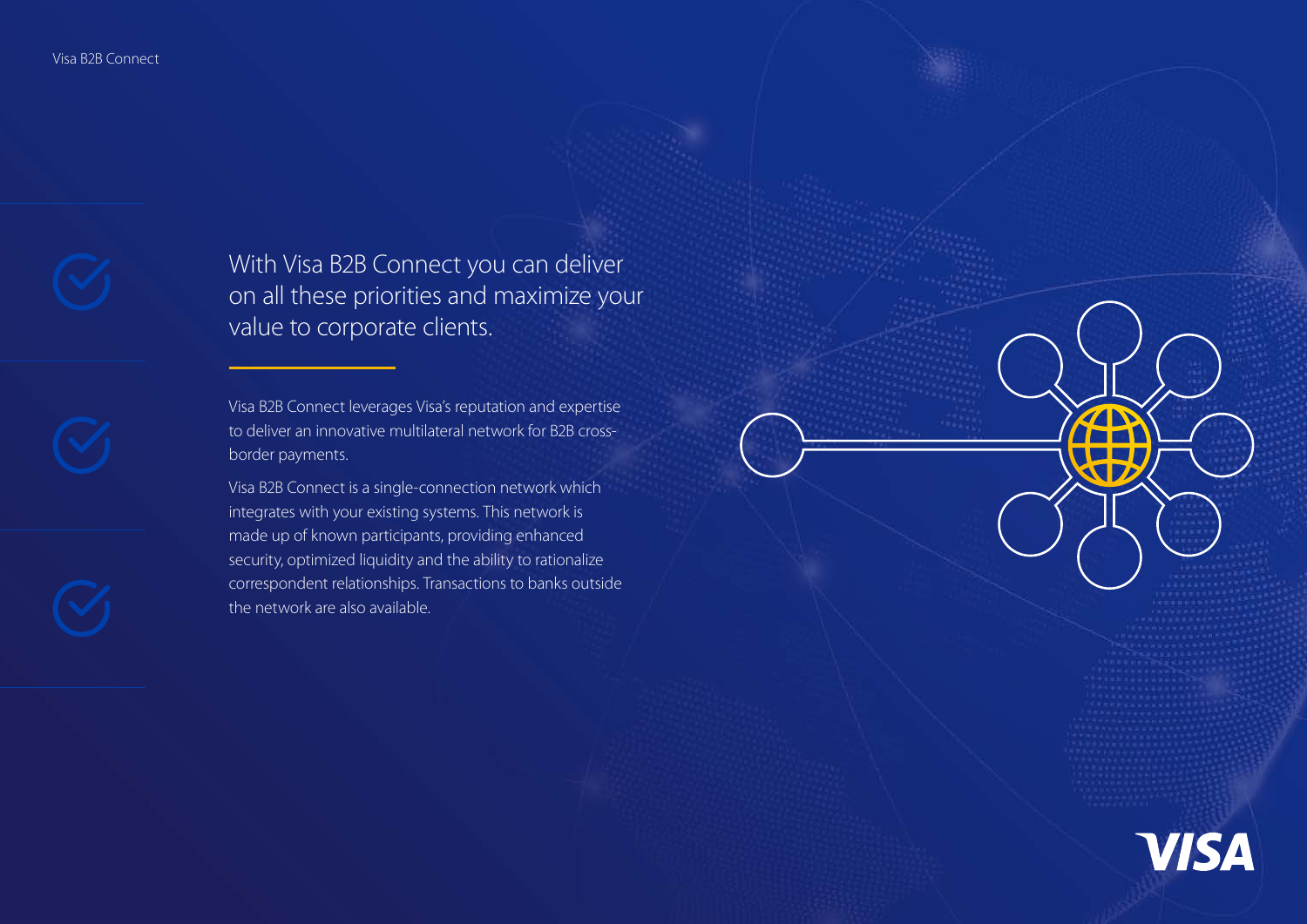Visa B2B Connect

### Good for you and your clients

For your customers this means their in-network crossborder payments can be made with certainty and predictability. Using a one-to-many connection, Visa B2B Connect reduces the number of correspondent transfers required to process a payment between participants. This allows for more cost-effective cross-border transactions, delivered in full value to the beneficiary bank, with rich data enhancing payment reconciliation.

This puts you in a unique position to address an increasingly important, growing market - one that's worth over \$10 Trillion a year\*.

\* Sources – McKinsey *Global Payments Map* and Visa analysis.

## **VISA**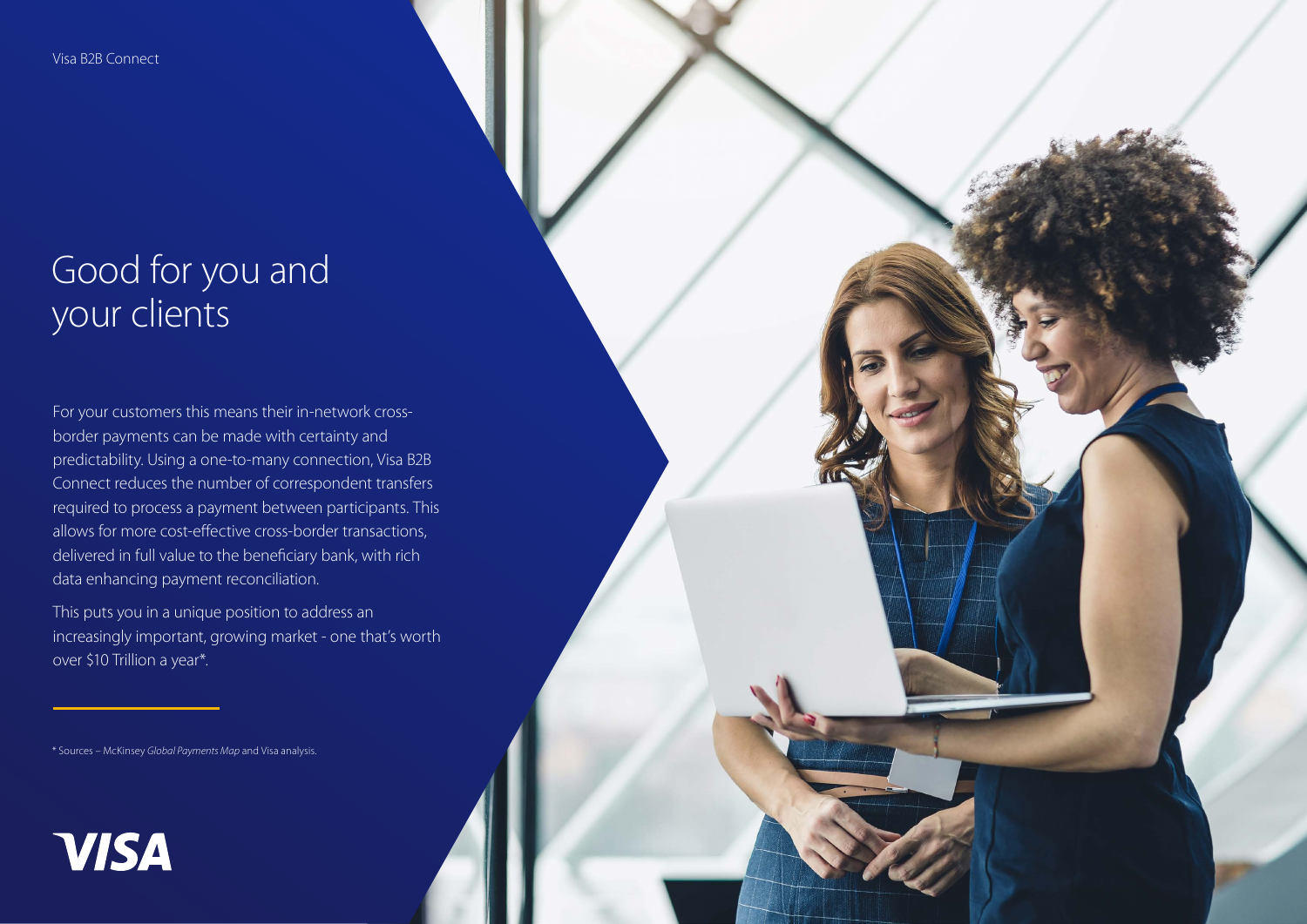Visa B2B Connect is an innovative multilateral payment network, offering you an alternative cross-border solution that can address many of the inefficiencies associated with the current correspondent banking processes.



Efficient B2B cross-border payments directly between banks, through an international multilateral network. Transactions to banks outside of the network are also available..

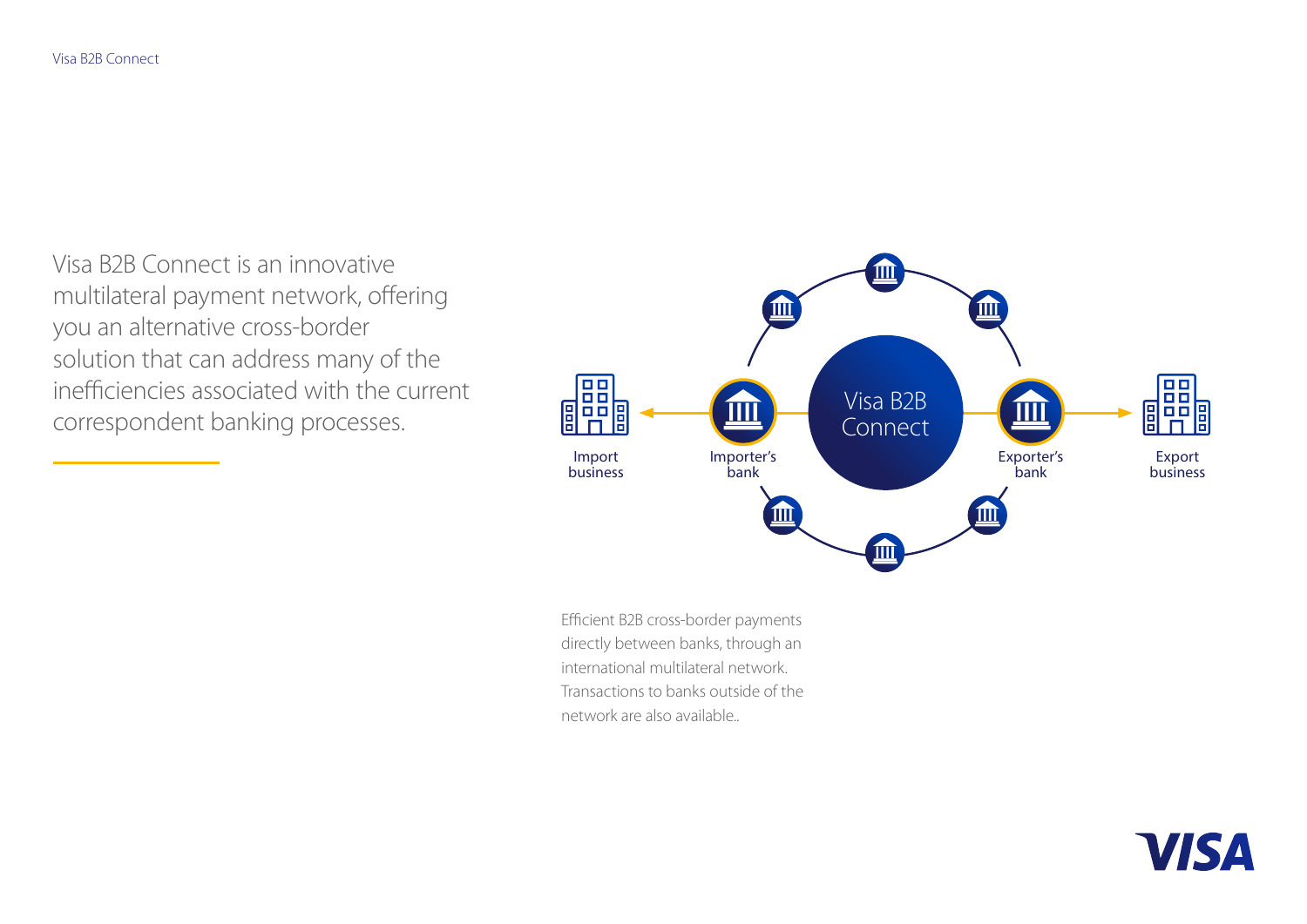**VISA** 

Enhance the customer experience you offer with predictable, consistent payments globally

#### Finality

Visa B2B Connect delivers irrevocable payments to the beneficiary bank in full value, every time.



Benefits applicable to transactions between Visa B2B Connect Participants.

Transactions to banks outside of the network are also available.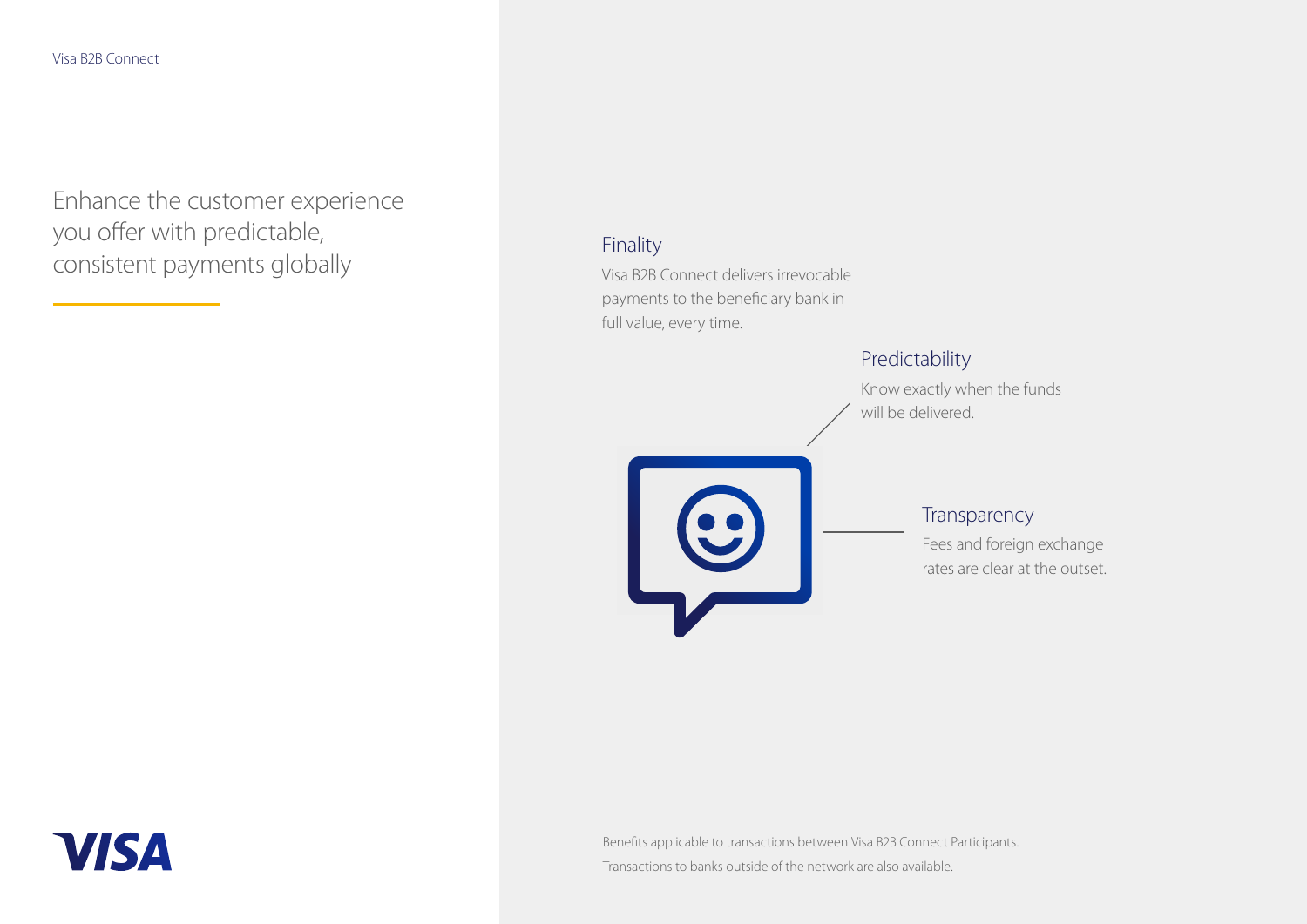How Visa B2B Connect benefits you…

## Reduced cost

Visa B2B Connect offers you a more cost-effective process for your cross-border payments:

**One connection** – a single connection to a global network with no intermediary fees

**Ready for use** – easy implementation and enhanced translation mean reduced upfront infrastructure investment

**Optimization** – efficiently manage liquidity and reduce dependency on correspondent relationships, reducing operational overheads.

## ၜၟၛၟ<br>ၜၟၛၟႝၜ

### Security and efficiency

Visa B2B Connect combines innovative technology with Visa's 60+ year track record as a global payments leader:

**Layered safety** – the network is made up of known participants screened by Visa B2B Connect for enhanced payment security

**Protection** – our digital identity feature tokenizes an organization's sensitive business information giving them a unique identifier

**Rich data** – direct messaging within the network facilitates efficient case resolution.

#### Innovation and optionality

The Visa B2B Connect network offers you the opportunity to provide value-added services to attract and retain clients:

**Complementary** – you can choose to complement your other payment services with Visa B2B Connect

**Choice** – you have the options to use your own or Visa's FX rates for foreign currency payments

**Innovative technology** – our unique technology offers significant benefit when compared to alternative solutions.